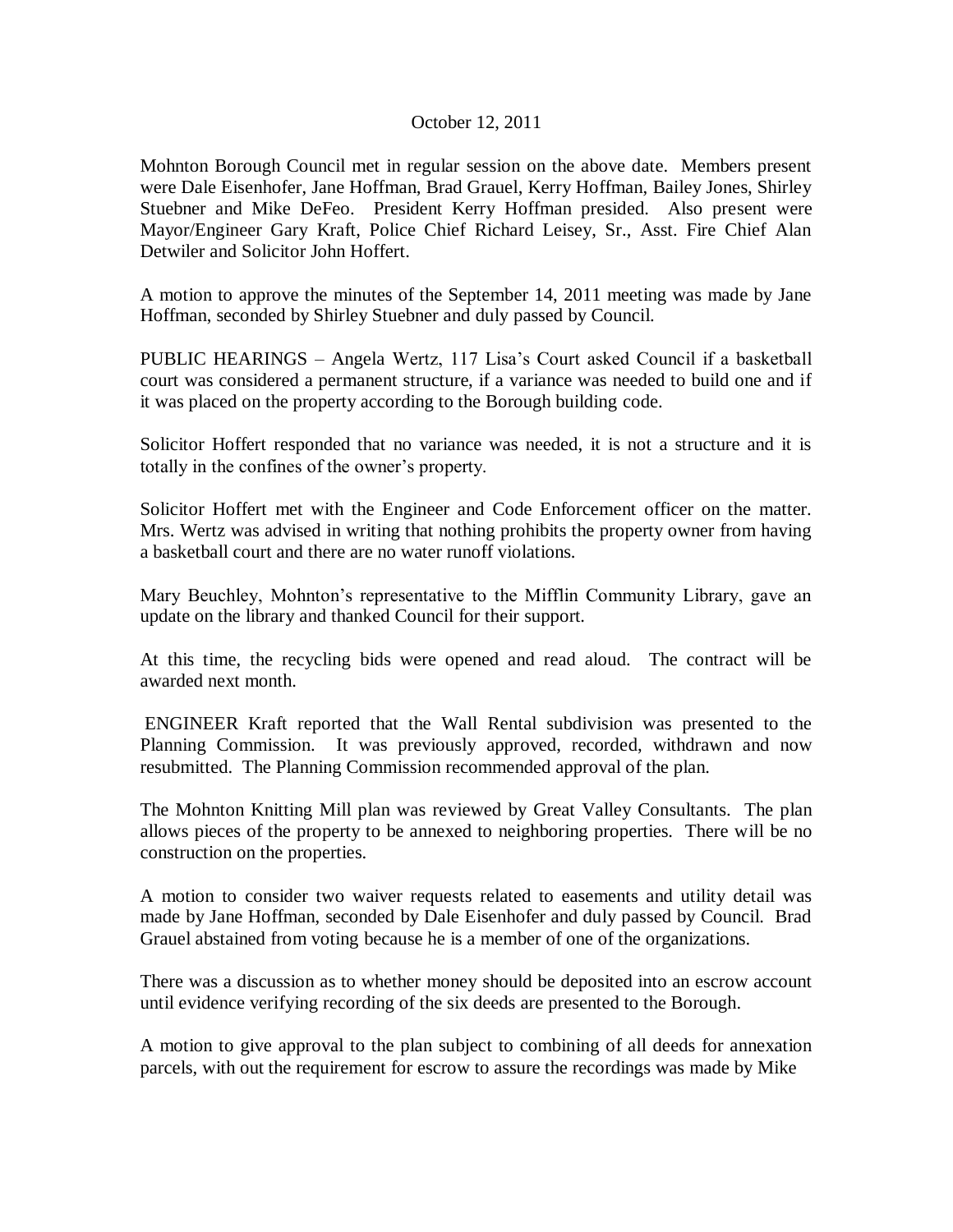October 12, 2011

DeFeo, seconded by Dale Eisenhofer and duly passed by Council. Brad Grauel abstained.

Engineer Kraft said the Planning Committee reorganized. The President is Chuck Davis and the Vice- President is Dave Searfoss.

Engineer Kraft met with three contractors regarding the Main Street storm sewer. A project involving sealing of the joints is estimated to cost between \$5,000.00 and \$10,000.00.

A motion to authorize the Engineer to obtain bids for the project was made by Brad Grauel, seconded by Jane Hoffman and duly passed by Council.

The MS4 permit will expire on June 6, 2012. DEP has given permission to extend the permit to March 15, 2013.

A motion to authorize President Hoffman to sign and send the extension request to DEP was made by Brad Grauel, seconded by Jane Hoffman and duly passed by Council.

POLICE CHIEF Leisey asked permission to send Eric Pistilli to tazer school.

A motion to authorize Office Pistilli to attend a seminar to become certified in tazer instruction was made by Jane Hoffman, seconded by Shirley Stuebner and duly passed by Council.

FIRE CHIEF – gave his report.

SOLICITOR Hoffert reported that ordinance for the EIT tax that will be effective January 1, 2012 must be advertised three times and a public hearing must be held.

A motion to advertise the new EIT ordinance three times and set the public hearing for November 9, 2011 at 7:15 PM was made by Brad Grauel, seconded by Jane Hoffman and duly passed by Council.

**PRESIDENT** – A motion to adopt the revised non-uniform employee policy, changing the probationary period from 90 days to 60 days and changing eye and dental allowance to a health savings account, was made by Shirley Stuebner, seconded by Jane Hoffman and duly passed by Council.

## COMMITTEE REPORTS

FINANCE – The committee is working on the budget.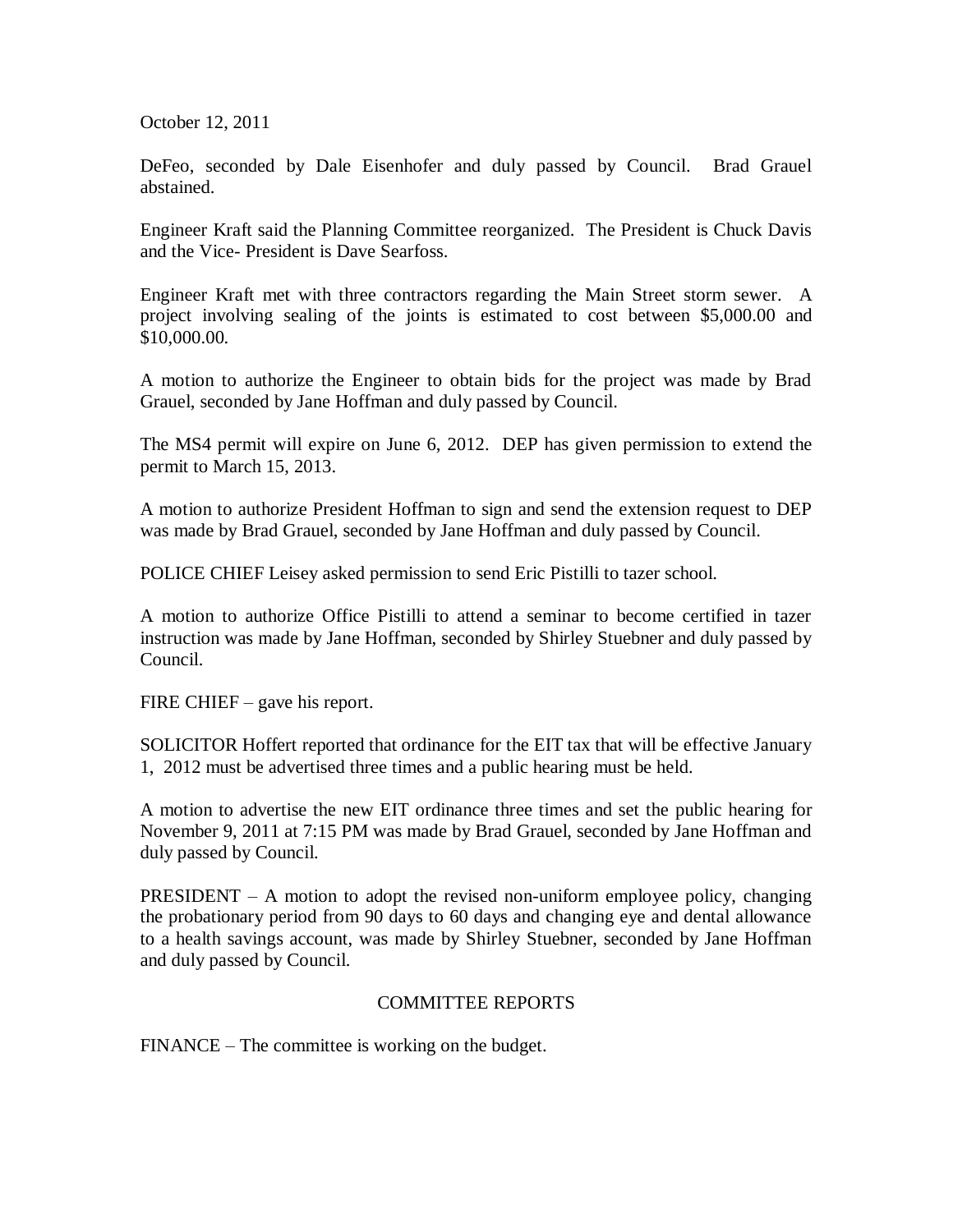October 12, 2011

BUILDING & ZONING & FIRE & WATER – Kerry Hoffman is working on getting a quote to paint the salt shed and a price for a computer system.

RECREATION – Jane Hoffman reported that the Halloween parade will be held on October 15. The bathrooms at the playground will be closed on October 30.

Kerry Hoffman had a note from Sandy Reitz about a weed at the playground called porcelain berry which is growing along the creek. Gary Kraft felt the weed could be pulled out if the ground is not exposed.

Sandy Reitz also asked if the fence at the baseball field could be repaired.

GRANTS, ACQUISITIONS & COMMUNITY RELATIONS – Bailey Jones reported that the Citizen's Academy will begin on November 19.

The contracts for the salt and gas have been finalized.

LIGHT & HIGHWAY – The new leaf box will be installed next week.

Brad Grauel told Council he has not advertised to sell the old dump truck yet because it may be useful this winter to clear snow from intersections.

HEALTH & SANITATION – A motion to authorize the Solicitor to prepare an ordinance amending Ordinance #520 regarding recycling of municipal waste was made by Mike DeFeo, seconded by Shirley Stuebner and duly passed by Council.

Mike DeFeo felt some of the bids for the recycling needed clarification. Solicitor Hoffert reminded Mr. DeFeo that the bids cannot be amended, changed or supplemented. A motion to authorize the Health & Sanitation Committee to review the bids received and to reject and re-advertise for new bids if it seems appropriate was made by Mike DeFeo, seconded by Brad Grauel and duly passed by Council.

POLICE & PERSONNEL – A motion to hire Jennifer Roy October 31, 2011 as assistant to the secretary/treasurer was made by Shirley Stuebner, seconded by Brad Grauel and duly passed by Council.

UNFINISHED BUSINESS – None

NEW BUSINESS – None.

A motion to approve the Treasurer's Report and to authorize payment of all bills was made by Jane Hoffman, seconded by Dale Eisenhofer and duly passed by Council.